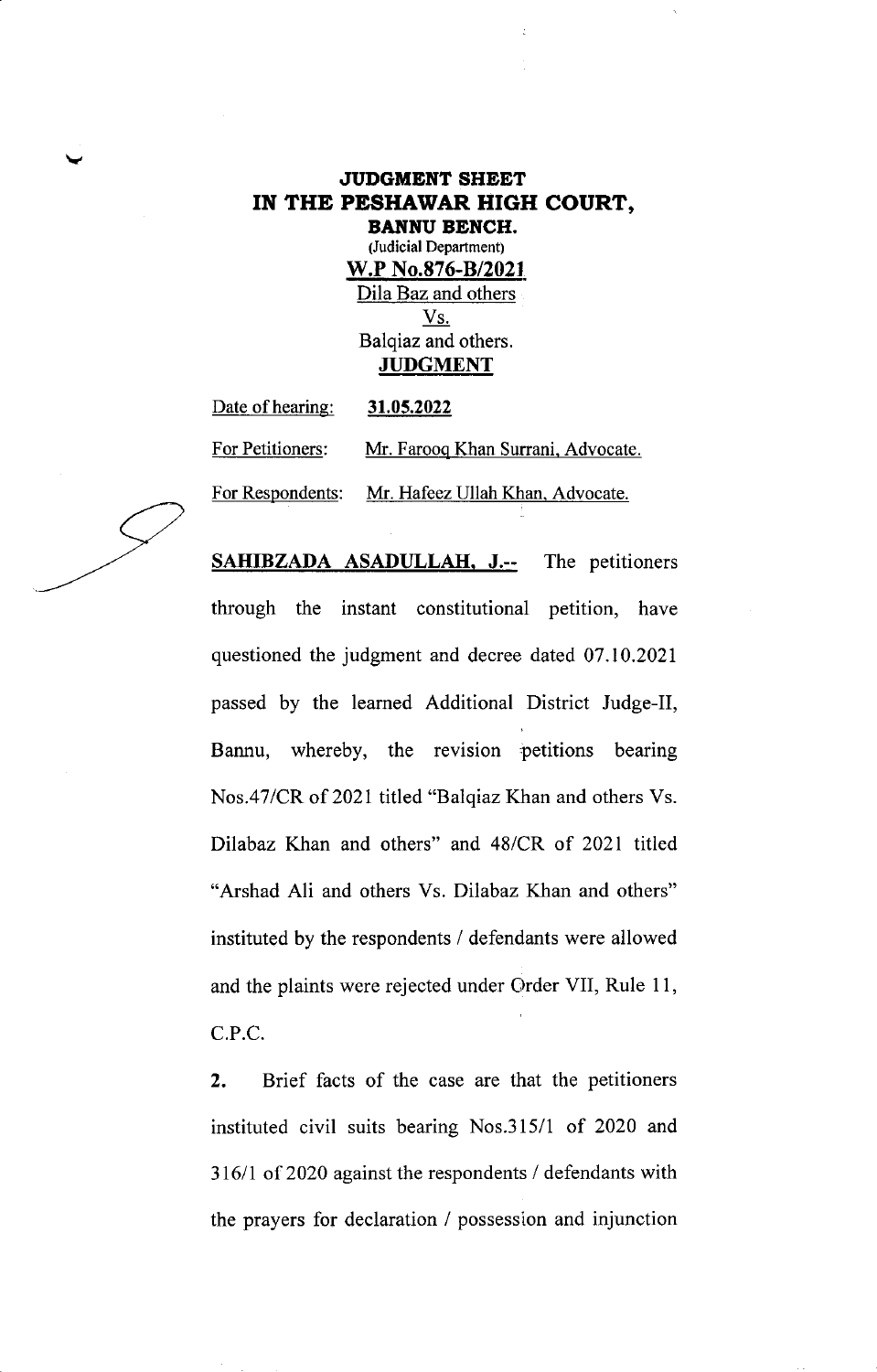stating therein that the suit property was the ownership of their predecessors Ghulam Khan, Gul Akbar and Gul Maidar and that the same was never sold to the predecessors of respondents / defendants; that the mutation No.3469 dated 30.4.1942 in favour of Mirzadi and Salim Begum from Gul Akbar and Gul Maidar, mutation No.3778 dated 12.02.1944 from Gul Maidar etc in favour of Gul Pino, mutation No.3780 dated 12.02.1944 in favour of Gulbat Khan, mutation No.4087 dated 15.11,1946 in favour of Gulbat Khan and mutation No.4l00 dated 28.12.1946 in favour of Sohail Shah and Muhammad Shah are based on fraud and misrepresentation; that the predecessors of the petitioners / plaintiffs were not in the knowledge of the same and even no legal formalities were fulfilled in that respect; that the respondents / defendants have no legal title to the property in question and that the attestation of mutations in their favour and the subsequent mutations in favour of others needs the indulgence of this Court and are liable to be cancelled and my kindly be declared as ineffective upon the legal rights and status of the petitioners. It was further mentioned in the plaints that at the time of attestation

2-

Ĵ.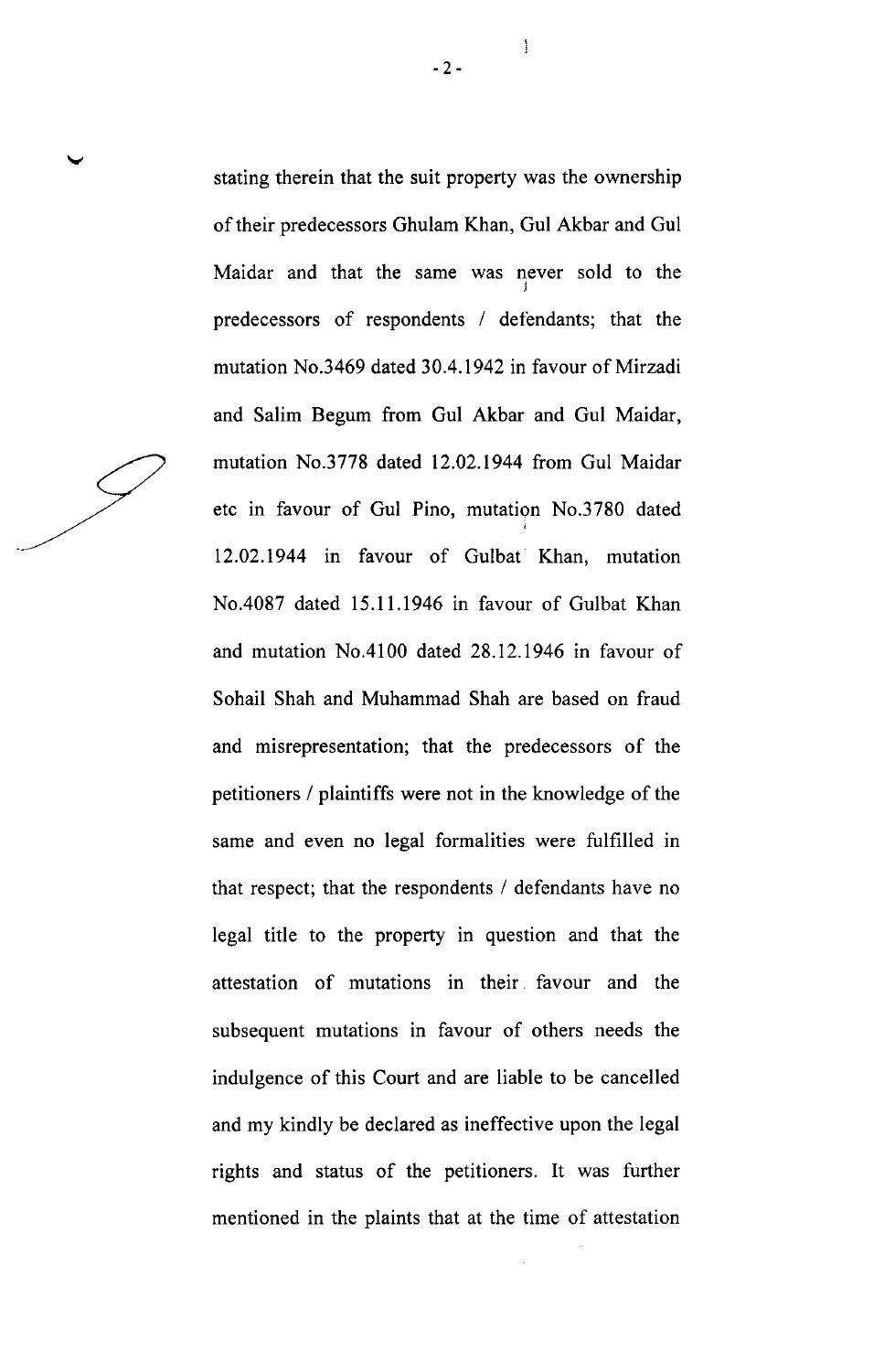of mutations, both i.e. Ghulam Khan and Gul Akbar Khan were not alive and that the former had died on <sup>27</sup>.ll .1931 and the latter on 2l .05.1942.

3. When the respondents / defendants were put on notice, they after submitting written statements, submitted applications under ORDER VII, Rule 11 of the Civil Procedure Code, 1908 for rejection of the plaints. As per details provided by the respondents / defendants, Ghulam Khan died on 20.11.1942, in which respect, a copy from the death register maintained by the DHO office was produced, where the said Ghulam Khan is placed at serial No.42. It is pertinent to mention that mutation No.3567 was entered from Ghulam Khan and attested on 07.02.1943 i.e. by the time, when the said Ghulam Khan had already died. The claim of the respondents / defendants was further rebutted in the replication and the plaintiffs declared the same as fake and bogus and in support of their claim, the plaintiffs produced a death certificate from the same office, where the death of Ghulam Khan is mentioned as 27.11.1931 and further rebutted the claim of genuineness of the cenificate produced by the respondents / defendants. The matter does not end here,

 $\hat{\mathcal{K}}$ 

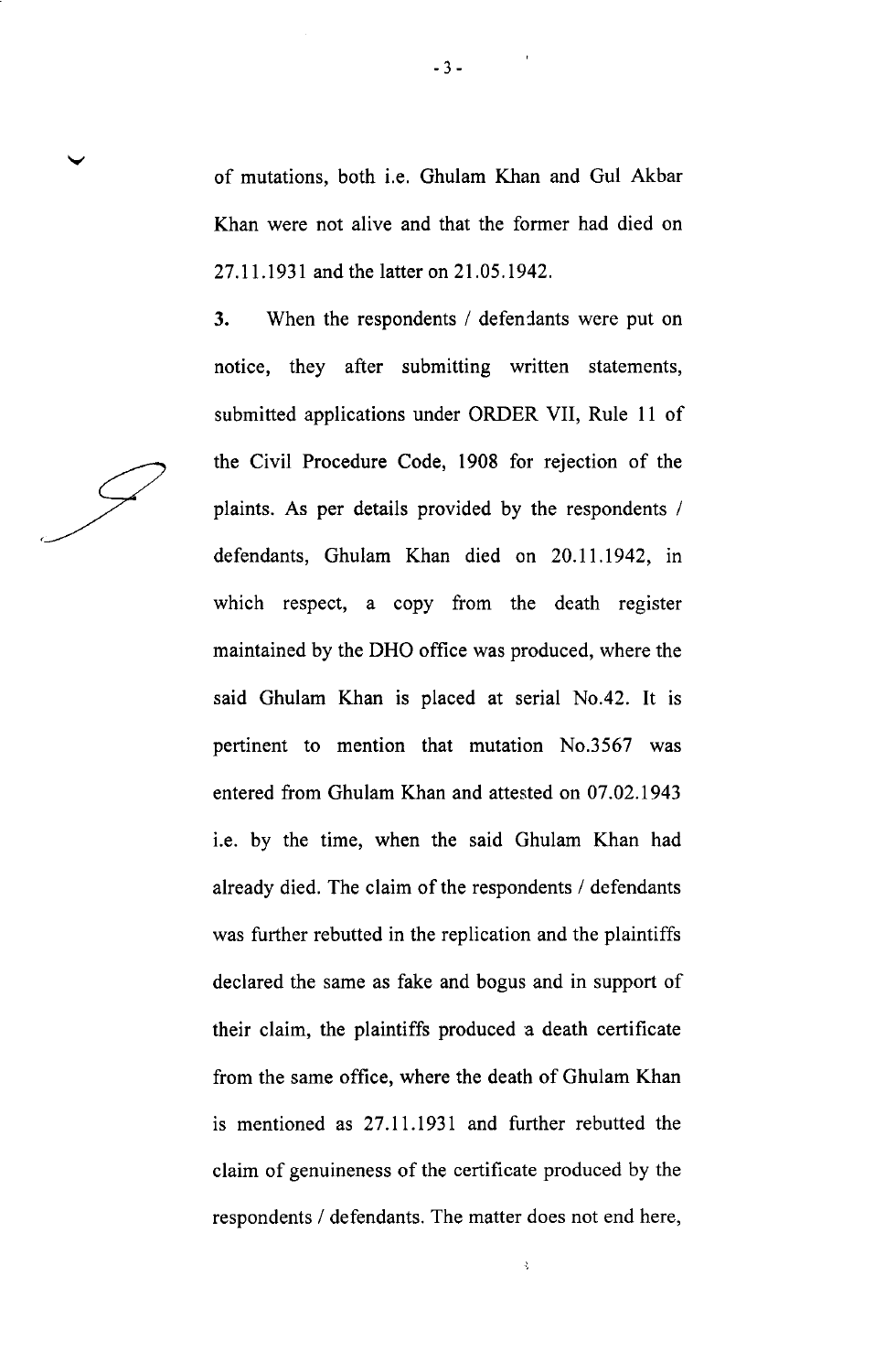rather the respondents / defendants claimed the property to have been purchased from Ghulam Khan through registry No.295 Jild No.208 dated 17.02.1932, registry No.24 Jild 241 dated 19.11.1939 and registry No.289 Jild No. 253 dated 09.7.1941.

4. The parties remained at variance in respect of the death of Gul Akbar, as both the sides came with rival claims in respect of his death. The plaintiffs in their plaints mentioned the date of death of Gul Akbar as 29.05.1942, whereas, the respondents / defendants did not accept the same and claimed that he died on 29.08.1954. The plaintiffs in order to substantiate their claim, obtained a copy of his death certihcate, where the same has been mentioned as 29,05.1942, whereas, the suits were instituted on 08.06.2020.

5. In their applications for rejection of plaints, the defendants further claimed that Gul Akbar, in his life time, instituted suit No.361/1 of 1945 against Gul Payow Khan & Gul Maidar etc in which he had challenged mutation No.3778 attested on 12.02.1944 to the extent of his own share. The said suit was decreed in his favour vide judgment & decree dated 04.06.1945 and consequently, his share stood restored. This

ì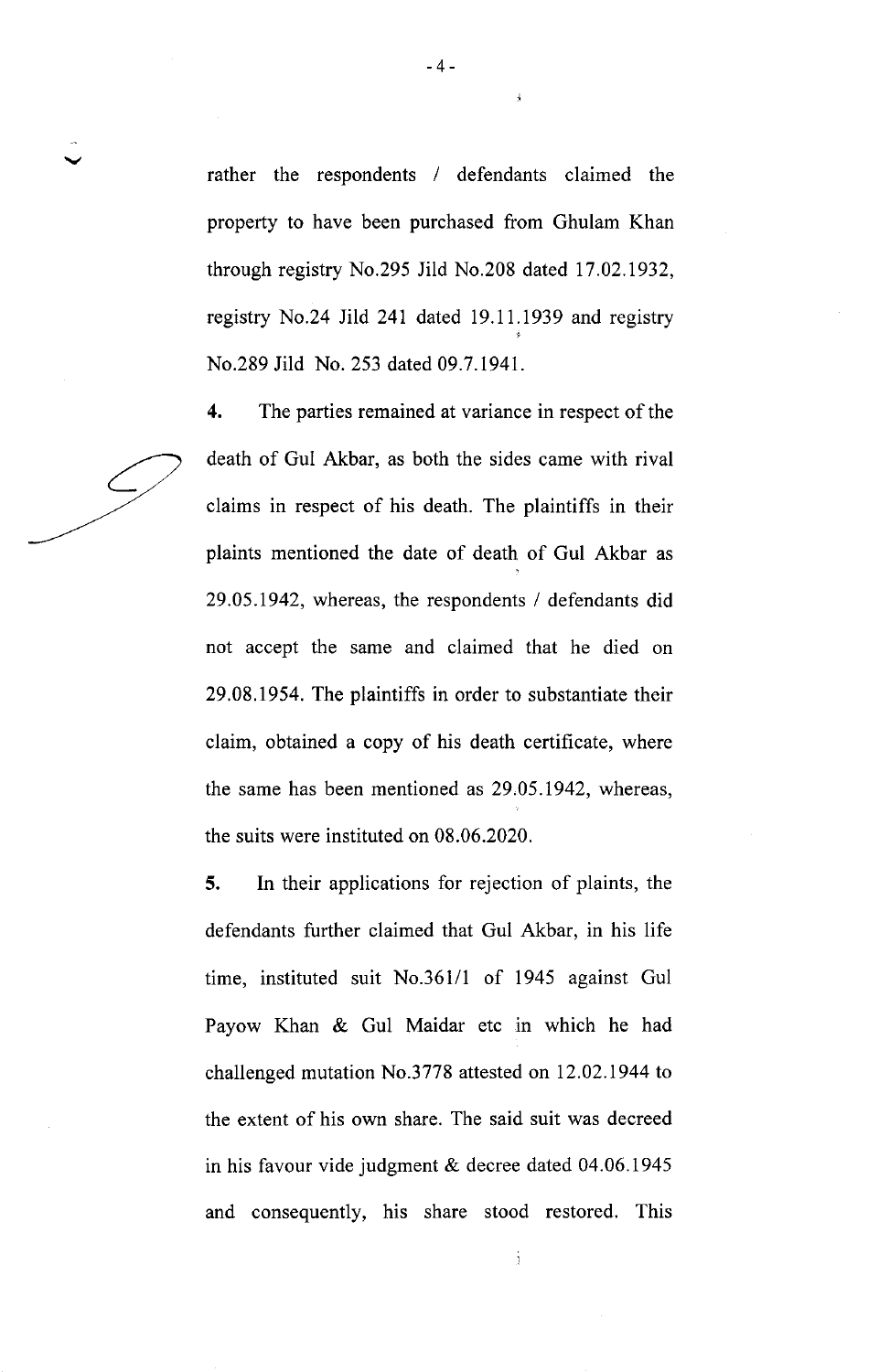$-5 -$ 

property was subsequently sold out, by Gul Akbar on Gul Payow Shah vide registry No.697 dated 21.08.1946 and in this respect, mutation No.4094 was attested on 28.12.1946. It has further been averred that the said Gul Akbar had also instituted suit No.360 on 22.03.1945 against Gulabat Khan which was decided on 04.06.1945. All these facts prove that the above said predecessor of plaintiffs namely Gul Akbar was alive at the time of attestation of the impugned mutations and the claim of the plaintiffs regarding his death on 21.05.1942 is false, the defendants have claimed in their application. It was, thus, prayed that in view of aforesaid circumstances and facts brought on record, the plaints were liable to be rejected.

6. The learned trial Court heard the leamed counsel for the parties and after hearing them at length, the applications under ORDER VII Rule 11 CPC were dismissed through separate orders on 12.06.2021. The same were questioned before the Court of learned Additional District Judge-II, Bannu through separate revision petitions and the learned judge after hearing the parties on the issue in hand, allowed the petitions and the orders / judgments of the learned trial Court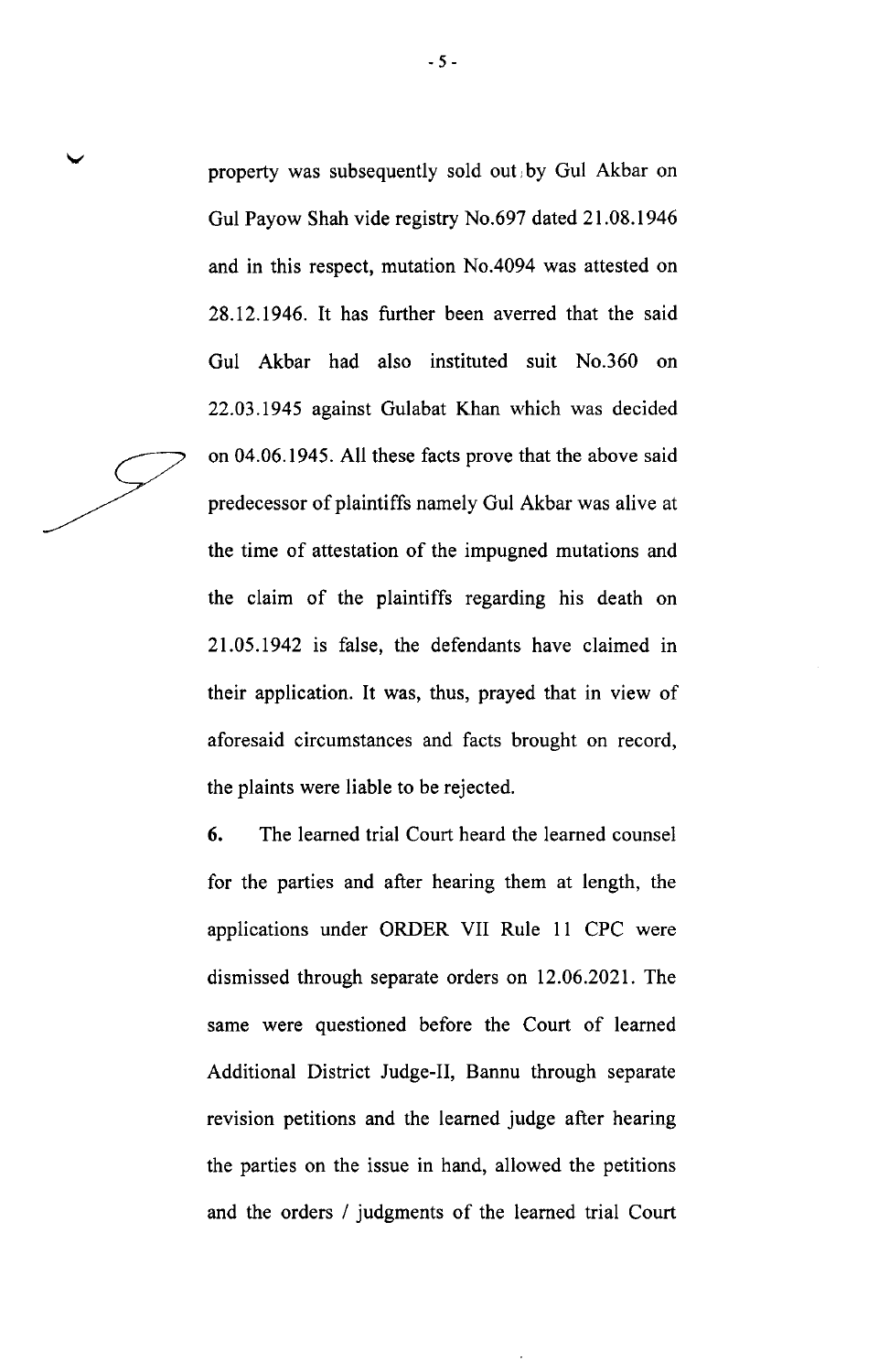were set aside vide consolidated judgment & decree dated 07.10.2021. Feeling aggrieved, the petitioners have questioned the same before this Court through the instant writ petition.

7. The learned counsel for the parties were heard at length and with their valuable assistance, the record was gone through.

8. In order to resolve the controversy in hand, this Court deems it essential to revisit the record of the case and the rival claims of the parties before the learned trial Court. This Court is to see as to whether the approach of the learned trial Court was based on sound reasons or it was the revisional Court who dealt with the matter in accordance with law. I cannot forget that the scope for an application under ORDER VII Rule <sup>11</sup> CPC is narrow and limited and the courts seized of the matter must take into consideration the spirit behind the relevant rule. As the instant writ petition has been filed against the order / judgment of the provisional Court, so this Court is conscious of the fact that while sitting in constitutional jurisdiction, reappraisal of evidence is not warranted, rather this Court is to see as to what illegality and irregularity has been committed by both

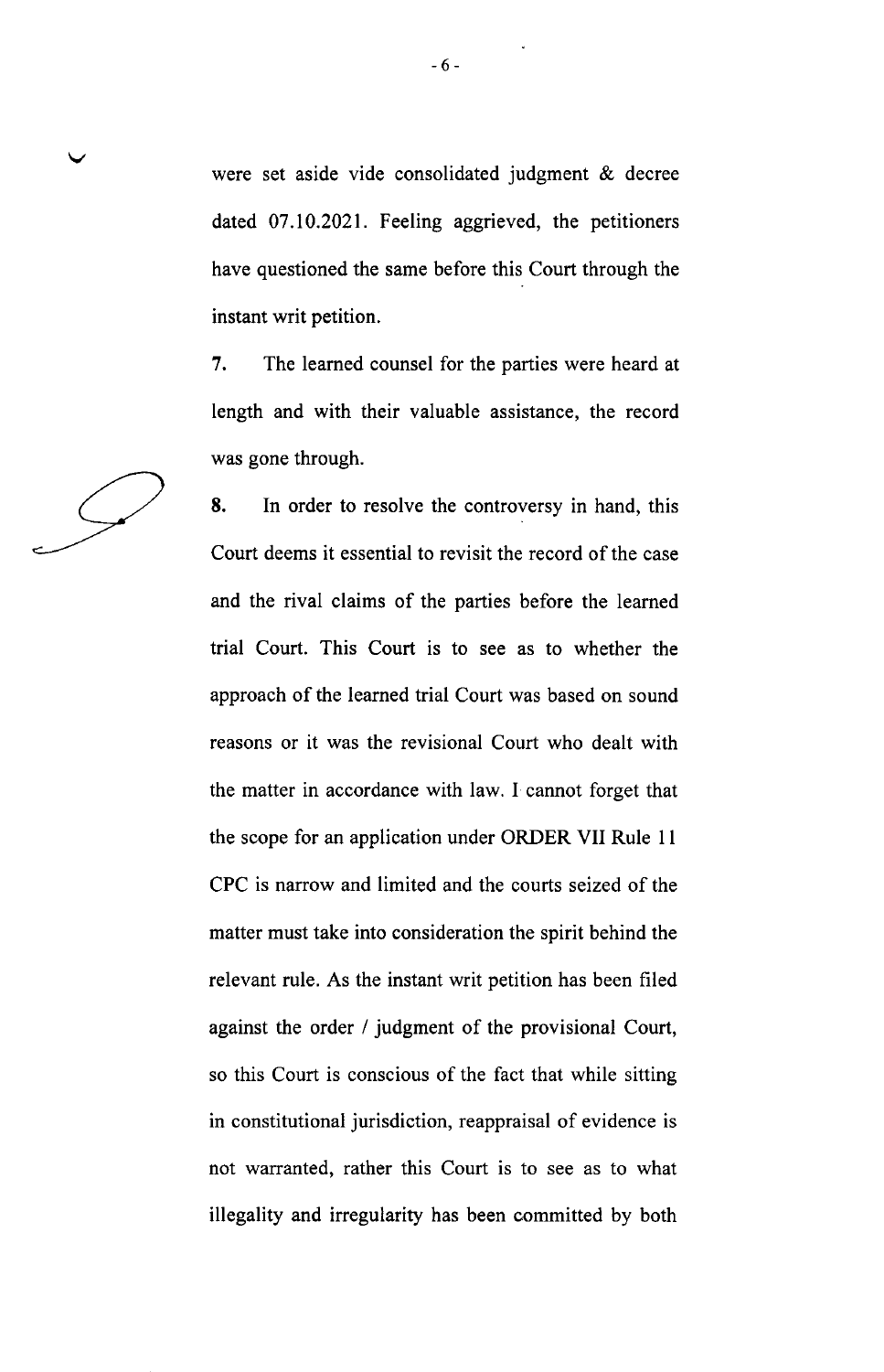the courts below. As both the courts below are at variance on this particular aspect of the case, so I deem it essential to scrutinize that which approach is in accordance with law and which not. This Court is conscious of the fact that an application under ORDER VII Rule 11 CPC shall only and only be entertained if the application could satisfy the Court regarding the following:

- where it does not disclose a cause of action; i.
- ii. where the relief claimed is undervalued, and the plaintiff, on being required by the Court to correct the valuation within a time to be fixed by the Court, fails to do so;
- iii. where the relief claimed is properly valued, but the plaint is written upon paper insufficiently stamped, and the plaintiff, on being required by the Court to supply the requisite stamp paper within a time to be fixed by the Court, fails to do so;
- iv. where the suit appears from the statement in the plaint to be barred by any law.

9. While deciding an application under ORDER VII Rule 11 CPC, the Court must consider the given parameters and when it comes to a conclusion that the application so submitted justifies the same then the

Ğ.

 $\mathcal{L}_{\mathscr{I}}$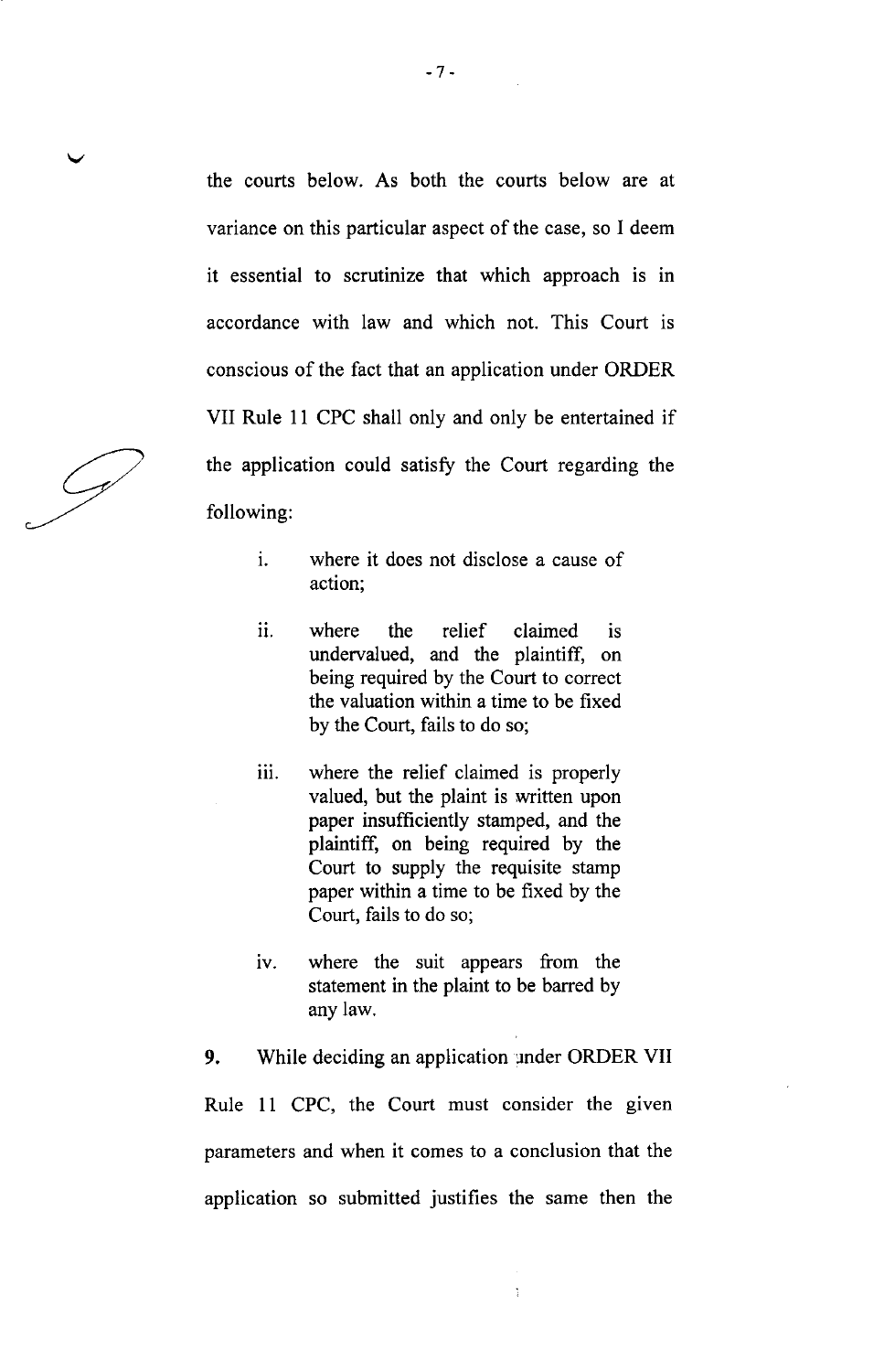Court is at liberty to entertain the application by rejecting the plaint under the order. This Court is to see as to whether both the courts below were justified in their approach and that which of the Court took into consideration the above mentioned prerequisites.

10. This is interesting to note that both the parties collected the respective death certificates from the same office and both the sides put their reliance on the same, more particularly by the defendants when they submitted an application for rejection of plaints before the learned trial Court. This is surprising that both the sides rushed to the same office and icollected different death certificates pertaining to Ghulam Khan and Gul Akbar with no clarification that which of the certificates are correct and which not. The learned counsel for the parties made submissions in support of their respective claims and each of the learned counsel extensively argued the genuineness and otherwise of the collected certificates. It is pertinent to mention that the learned trial Court dealt with the matter comprehensively and after application of its judicial mind to the requirements of law, declined the request for rejection of the plaints, but the leamed revisional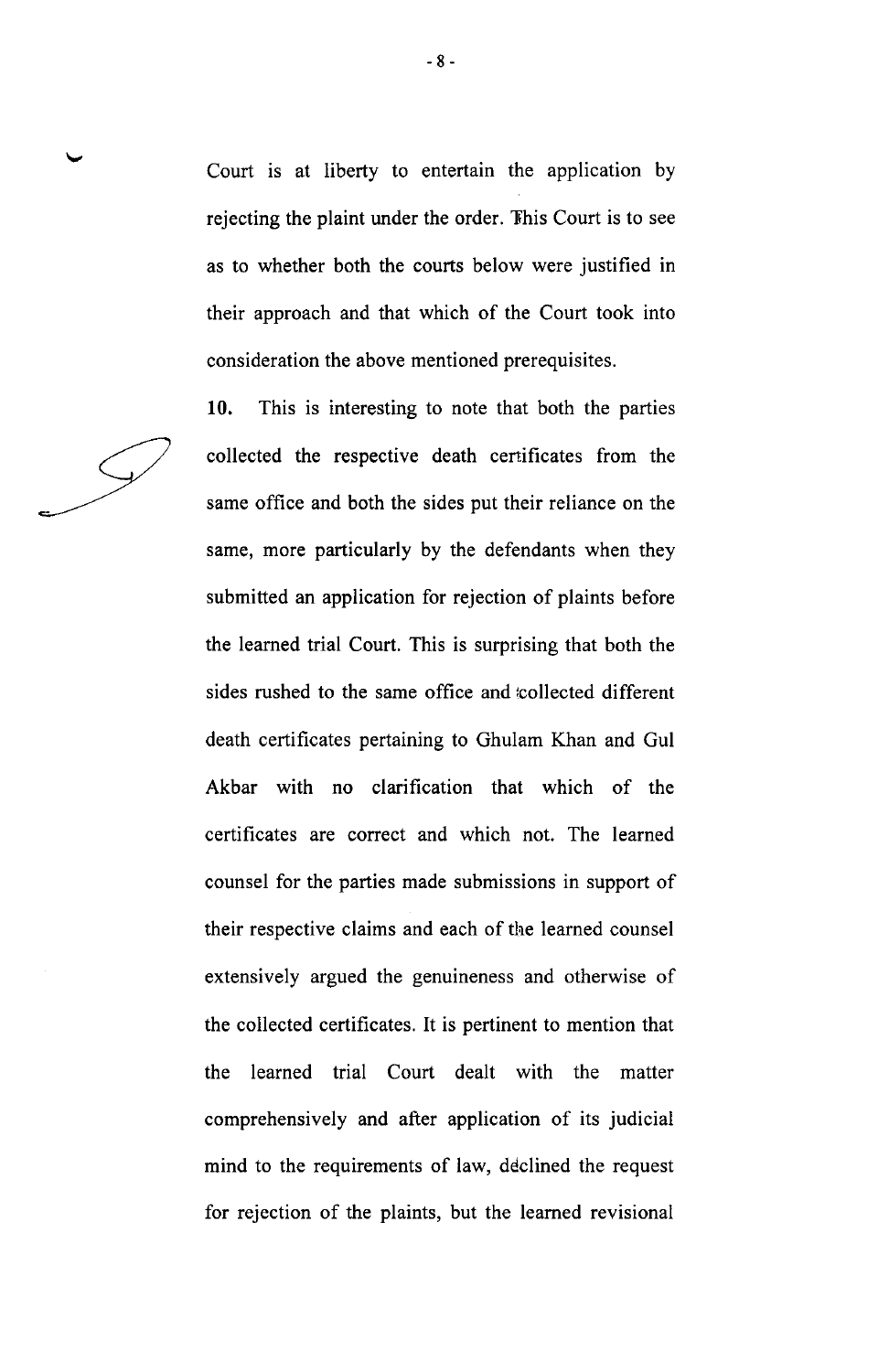Court formed another view and outrightly accepted the genuineness of one set of certificates collected by the defendants and the other was outrightly rejected. This Court is to see as to whether law permits such application of mind and as to whether the learned revisional Court was justified to determine the status of the collected certificates by stretching the canvass of ORDER VII Rule 11 CPC. I am afraid that the learned judge fell in error while undertaking such an unwarranted exercise, as the scope under Rule l1 of the order is very narrow and limited. In this regard, reliance can be placed on the judgment rendered by the Apex Court in case titled "Jewan and others Vs Federation of Pakistan through Secretary Revenue, Islamabad and others" (1994 SCMR 826):

> "The Court while taking action for rejection of plaint under Order VII, Rule 11, C.P.C cannot take into consideration pleas raised by the defendant in the suit in his defence, as at that stage the pleas raised by the defendants are only contentions in the proceedings unsupported by



I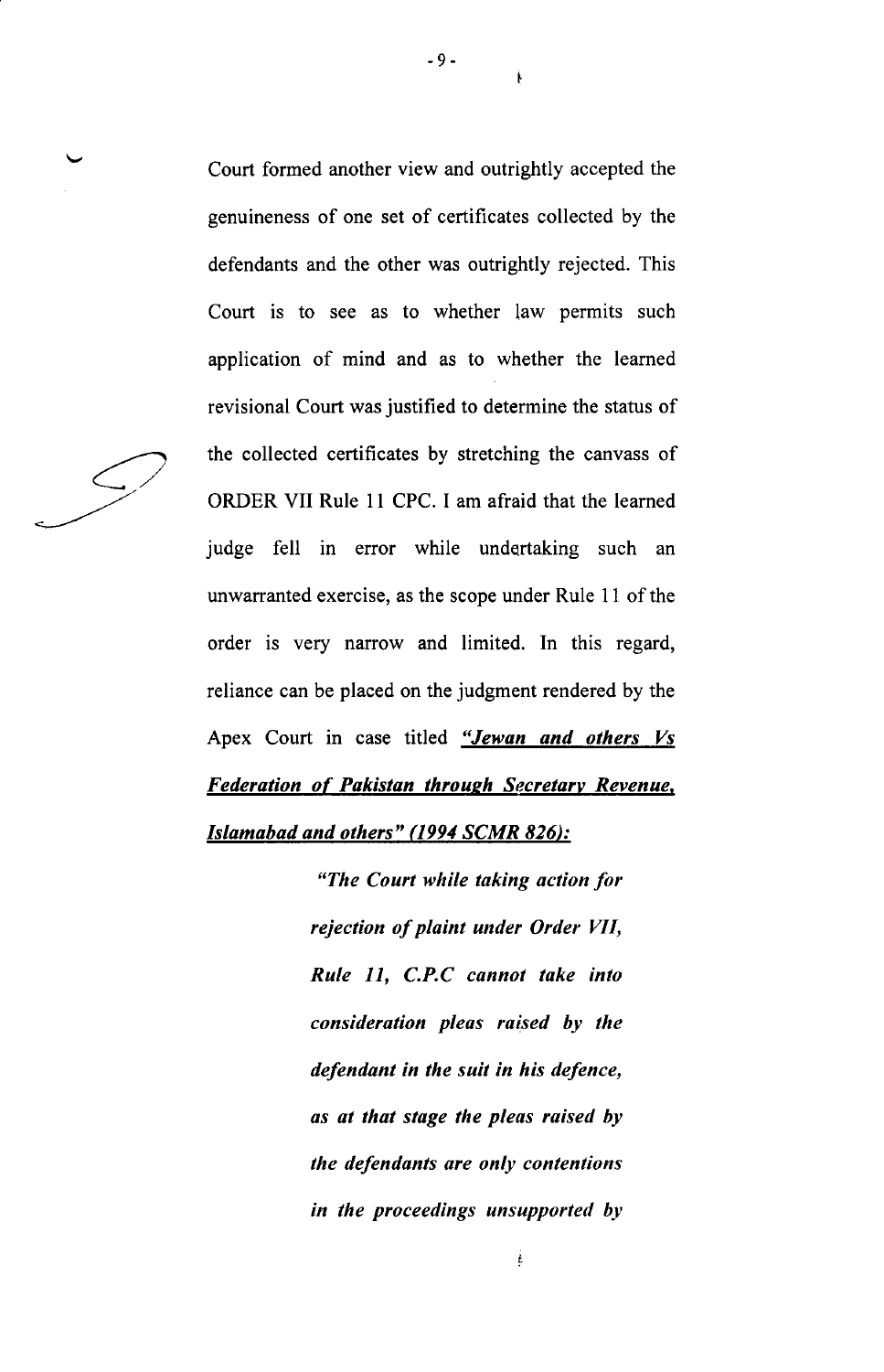any evidence on record. However, if there is some other material before the Court apart from the plaint at that stage which is admitted by the plaintiff, the same can also be looked into and taken into consideration the Court while rejecting the plaint under Order VII, Rule 11, C.P.C. Beyond that the Court would not be entitled to take into consideration any other material produced on record unless the same is brought on record in accordance with the rules of evidence."

11. This is pertinent to mention that the intent and purpose behind the relevant law is to curb the menace of frivolous litigations and the courts of law are vested with the powers to do away with the same, when it come to a conclusion that to proceed further will end in a nullity. The purpose behind was to save the precious time of both the courts and the litigants who appear before the courts to contest their claims with no end to

 $\frac{1}{2}$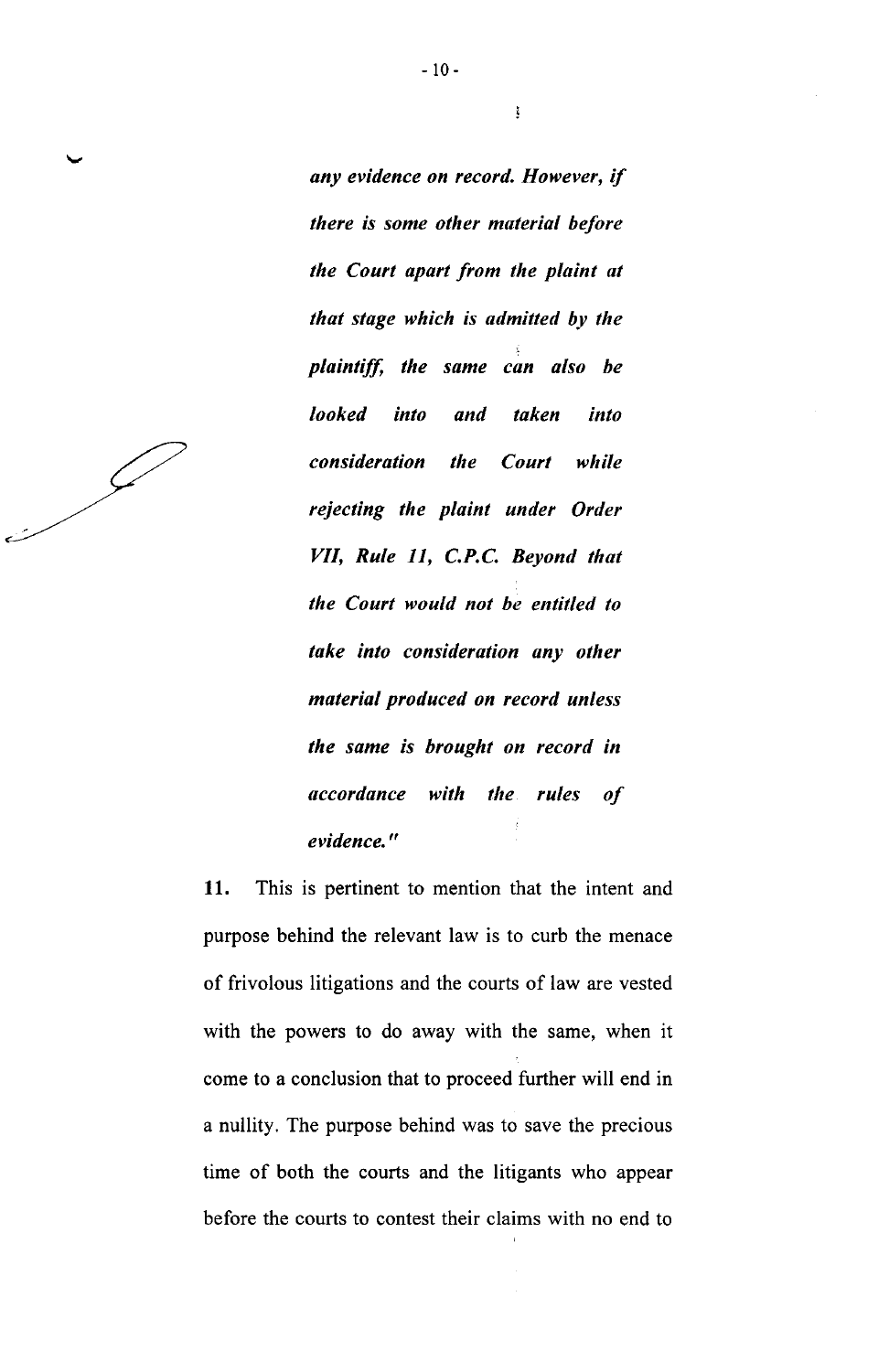come. But a system of check and balance has been created when the legislature inserted the relevant circumstances where the courts must apply its judicial mind in favour of the rejection of a plaint. To my understanding, no ambiguity is left that which plaints are to be rejected and which not, as the very rule has provided a touchstone, the courts should refrain from undertaking extra burden to discover the circumstances in favour of either side. If the Court indulges in discoveries then at that point of time, its jurisdiction is ousted and nothing is left for the Court to decide under ORDER VII Rule 11 CPC, rather in such eventuality, it becomes obligatory for the trial Court to proceed with the matter on merit.

12. Now, adverting to the factual aspects of the present case, I deem it essential to reproduce that both the sides approached the leamed trial Court with their rival claims in respect of the documents collected from the respective office regarding the death of their predecessors. The learned trial Court while holding that the authenticity of the documents provided by both the parties cannot be gone into at this stage, as for its just appreciation, the appearance of the relevant officials

 $\ddot{\cdot}$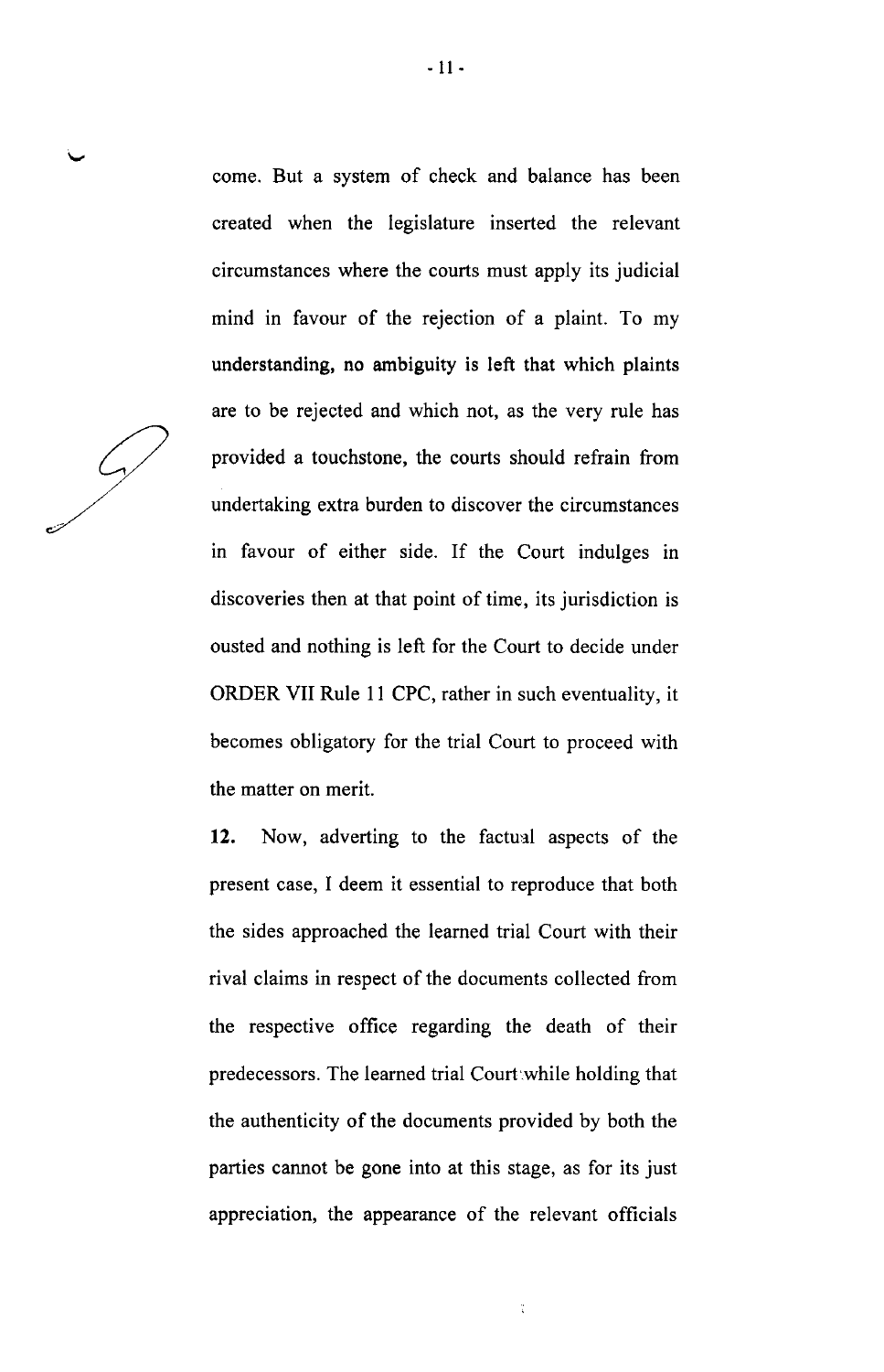was a must. This is yet to be ascertained that who was the author and custodian of the record and as to whether the parties were competent enough to collect the same on their own and to produce the same before the learned trial Court while asking for its determination in their favour. No ambiguity is left that a proper procedure and mechanism for production of the documents, more particularly of the public documents has been provided. It would be a dangerous approach to determine the genuineness of a document while sitting in its limited jurisdiction. It is pertinent to mention that the provisions of ORDER VII Rule 1l CPC cannot be invoked in cases involving controversial questions of law or facts as is held by the Apex Court in the case of "Saleem Malik Vs Pakistan" Cricket Board and others" (PLD 2008 Supreme Court 650:

> "This is settled law that in case of controversial questions of fact or law, the provision of Order WI, Rule 11, C.P.C. cannot be invoked rather the proper course for the Court in such cases is to frame issue on such

ž.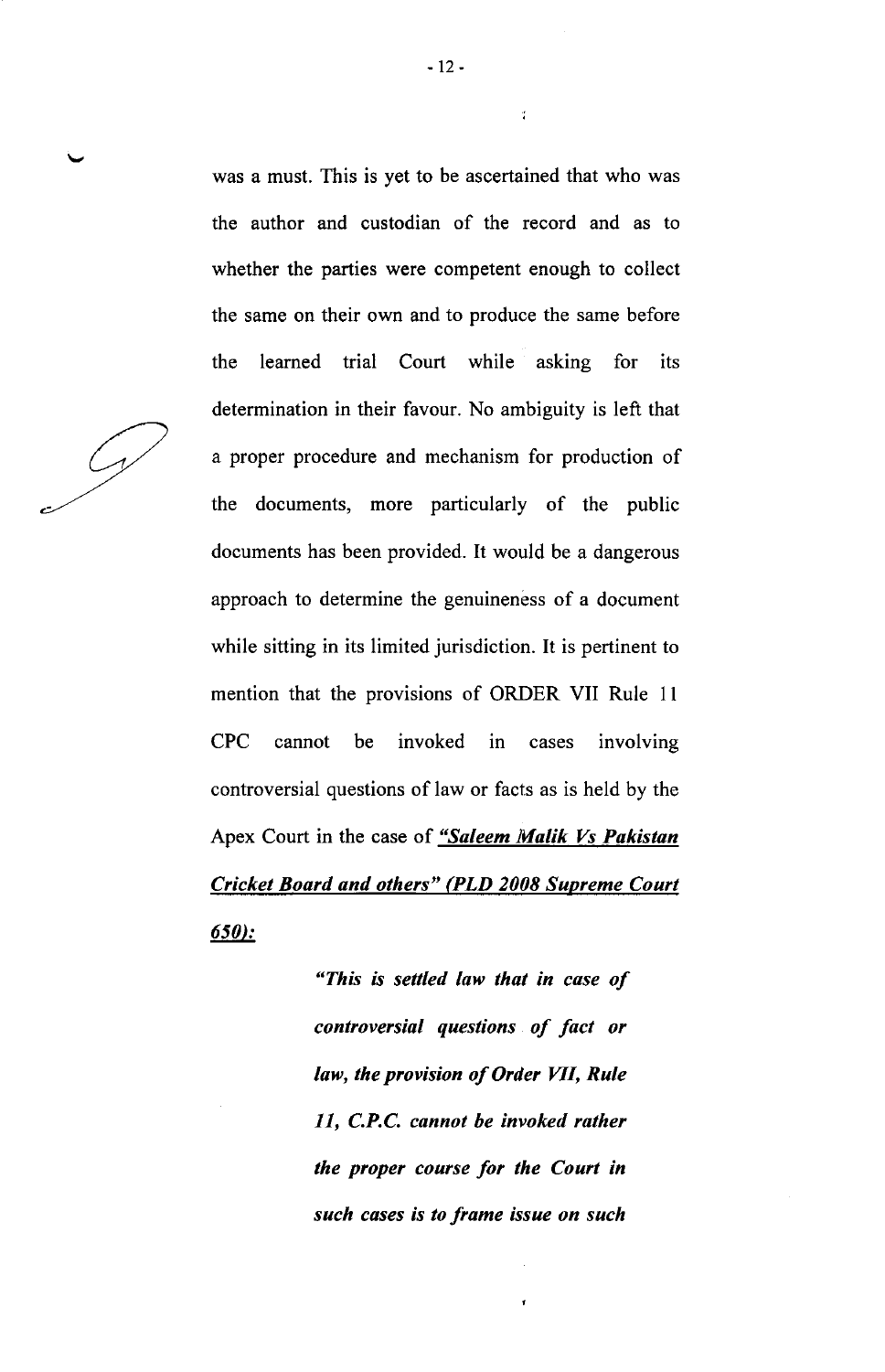Jeremia de la Carte de la Carte de la Carte de la Carte de la Carte de la Carte de la Carte de la Carte de la Carte de la Carte de la Carte de la Carte de la Carte de la Carte de la Carte de la Carte de la Carte de la Cart

question and decide the same on merits in the light of evidence in accordance with law. The rejection of plaint on technical grounds would amount to deprive a person from his legitimate right of availing the legal remedy for undoing the wrong done in respect of his legitimate right, therefore, the Court may in exceptional cases, consider the legal objection in the light of averment of the written statement but the pleading as a whole cannot be taken into consideration for rejection of plaint under Order WI, Rule 11, C.P.C."

13. As it is too early to give findings in that respect, as the genuineness of the produced documents is yet to be tested, that too, by producing the relevant persons in whose custody the same were lying. I am surprised that what yardsticks were used by the learned judge when he accepted one set of documents produced by one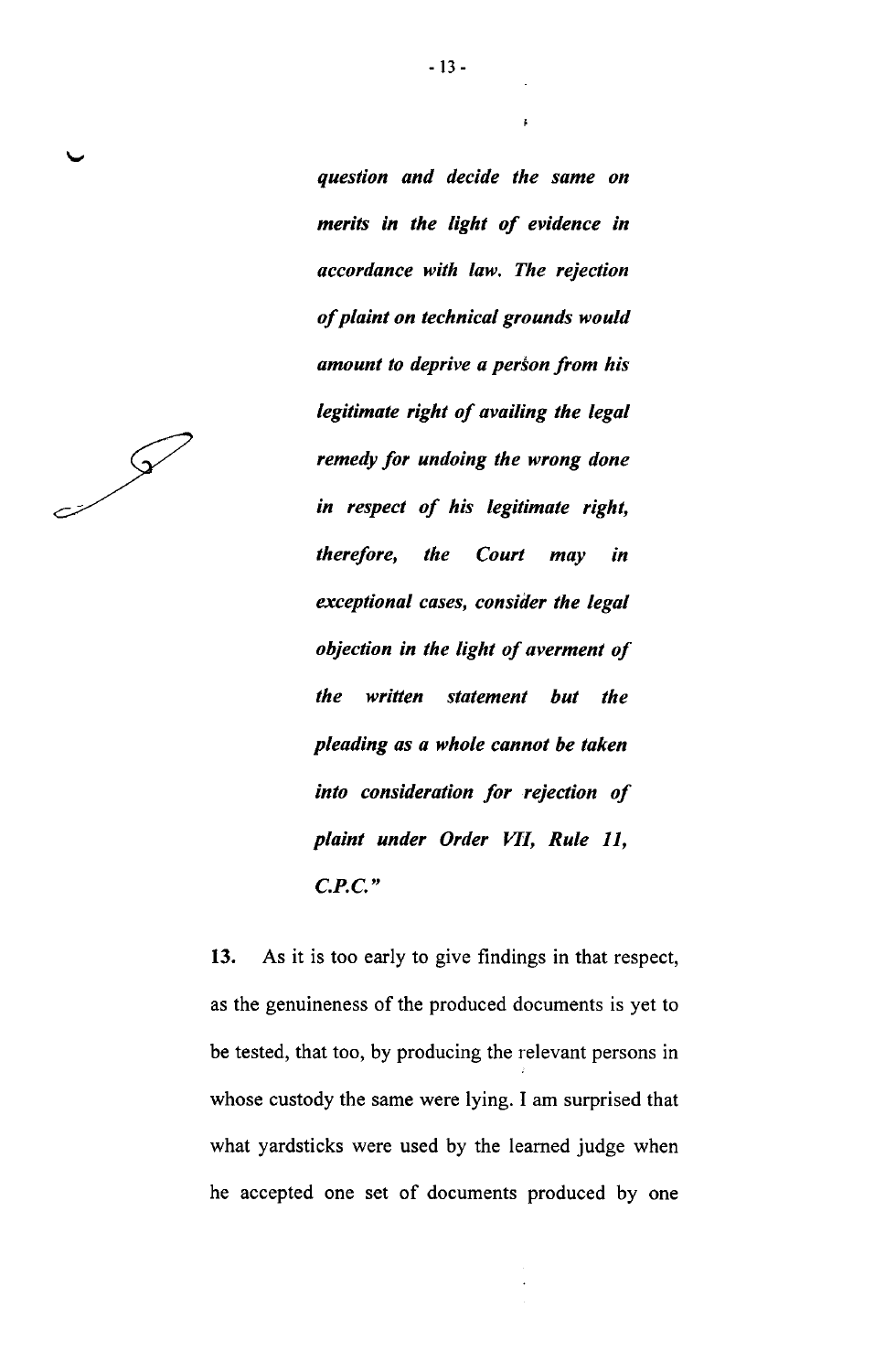party and declined to accept the other. As the approach and assessment of the learned judge is based on his personal presumption, so I am afraid that no weight can be attached to it, as presumptions has a very limited role to play, more particularly in such like cases. As the death certificates produced by both the sides are the documents which are to decide the controversy between the parties, so such a shallow approach will prejudice the case of either side, that too, at such an initial stage, when yet the parties are to walk an extra mile.

14. The circumstances do suggest that the leamed revisional Court travelled beyond his jurisdiction and fell in committing a legal error which can neither be rectified nor condoned, whereas, the learned trial court was fully justified to decline the request. Keeping in view the prerequisites for submitting an application under ORDER VII Rule 11 CPC, this Court is not hesitant to hold that the applications submitted by the defendants for rejection of plaints are lacking substance and cannot be answered in positive. As the matter involves factual controversy, so it can adequately be resolved by affording an opportunity of production of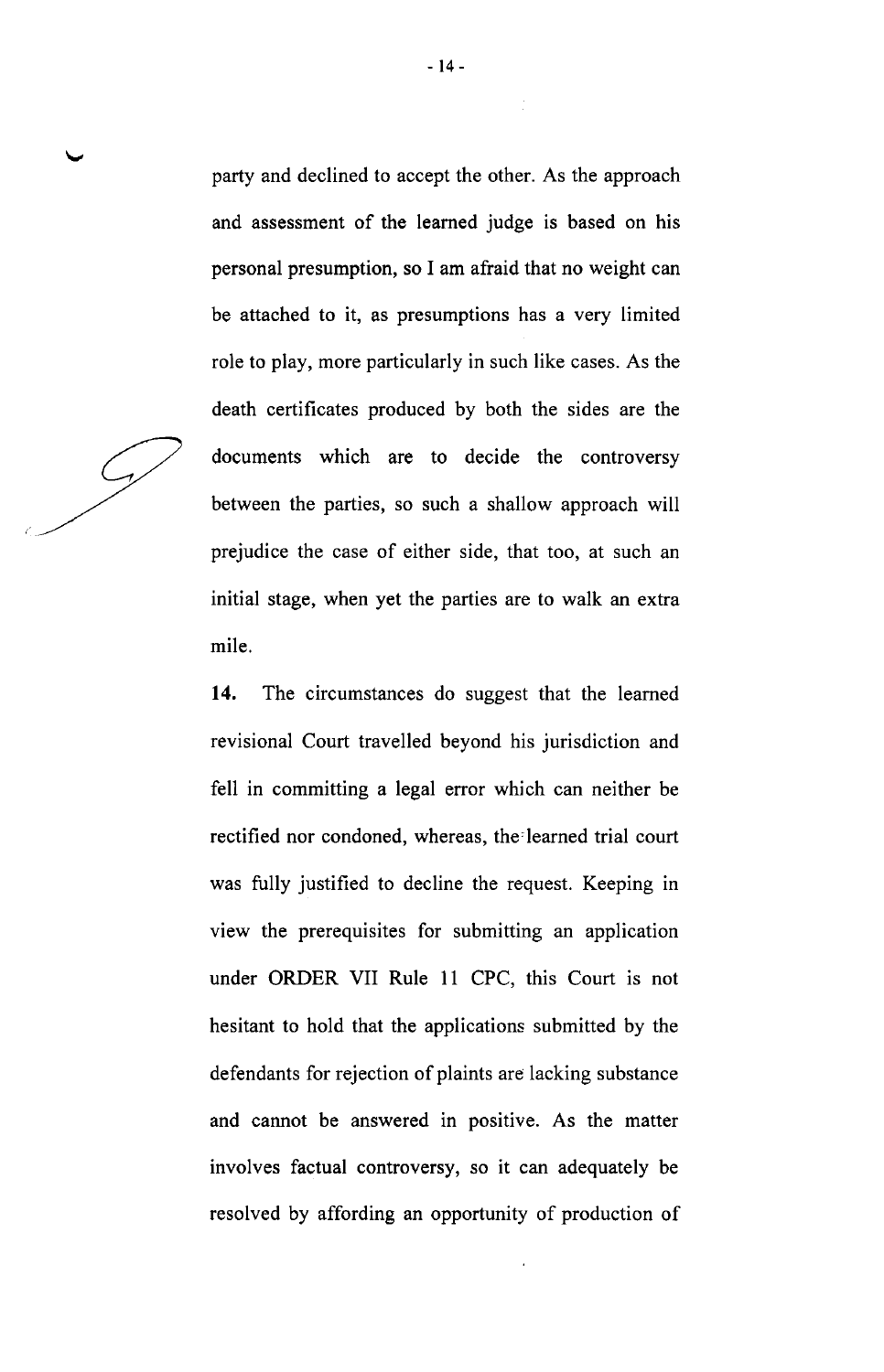evidence to the parties as has been held by the Apex Court in the judgment (supra) followed by the judgment in case titled "Mir Sahib Jan Vs Janan" (2011 SCMR 27):

> "A factual controversy could adequately be resolved by granting opportunity to the parties of producing evidence after framing necessary issues."

 $\mathscr{G}$ 

15. There is no cavil to the proposition that while considering application under ORDER VII, Rule ll, C.P.C the court is to look into the contents of the plaint and the documents appended and after considering the same, must apply its judicial mind to decide the fate of the submitted application. The court under no circumstances can travel beyond the scope of the relevant provision and the prerequisites mentioned therein, as in that eventuality, the power so exercised will yield to injustice which has never been the intent and purpose of law. In this particular case, the learned revisional court went an extra mile which has never been and can never be permitted. As the matter before the court was purely of factual controversy and could